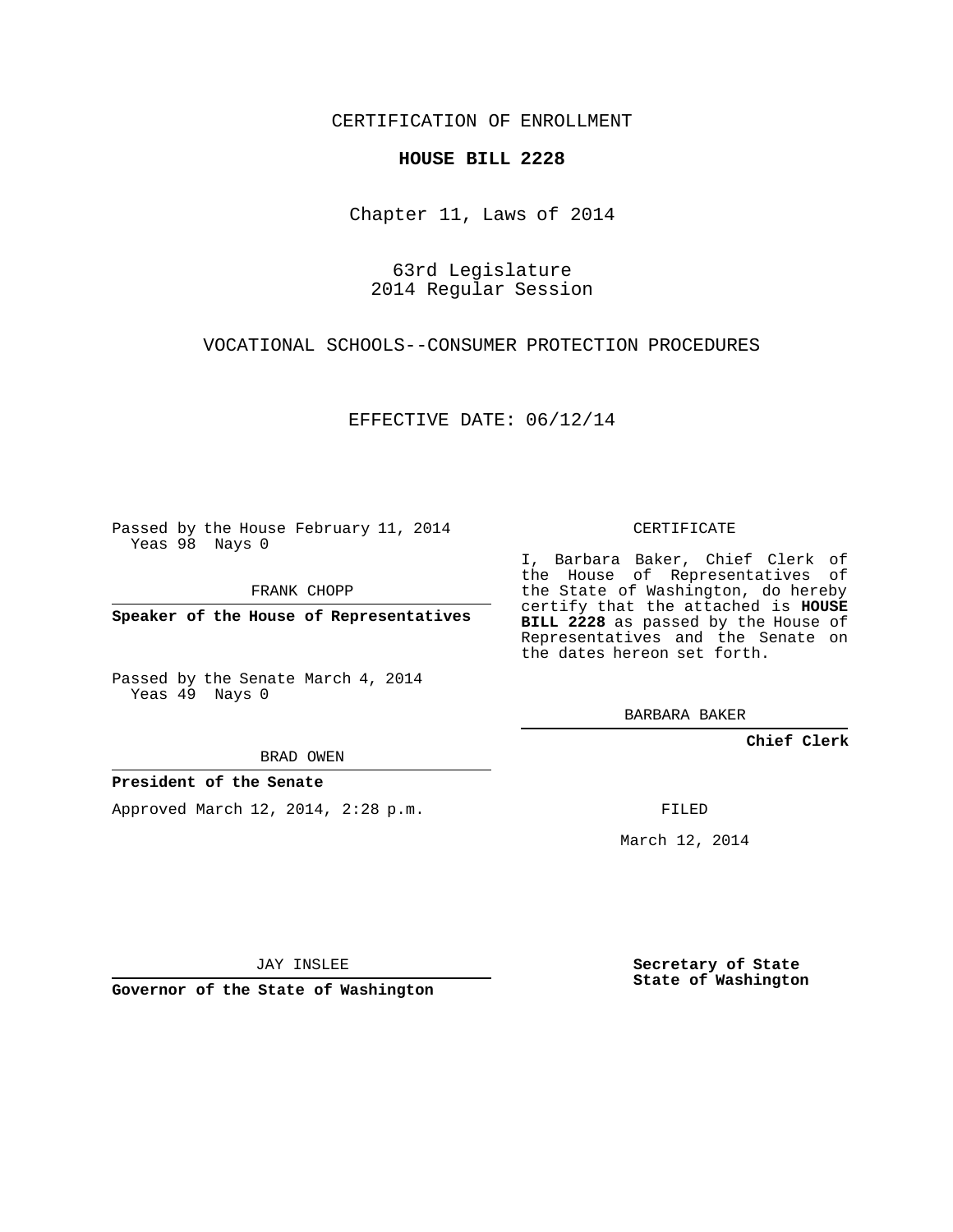## **HOUSE BILL 2228** \_\_\_\_\_\_\_\_\_\_\_\_\_\_\_\_\_\_\_\_\_\_\_\_\_\_\_\_\_\_\_\_\_\_\_\_\_\_\_\_\_\_\_\_\_

\_\_\_\_\_\_\_\_\_\_\_\_\_\_\_\_\_\_\_\_\_\_\_\_\_\_\_\_\_\_\_\_\_\_\_\_\_\_\_\_\_\_\_\_\_

Passed Legislature - 2014 Regular Session

## **State of Washington 63rd Legislature 2014 Regular Session**

**By** Representatives Smith, Wylie, Seaquist, Ormsby, Haler, Moscoso, Johnson, Ryu, and Pollet; by request of Workforce Training and Education Coordinating Board

Read first time 01/14/14. Referred to Committee on Higher Education.

 AN ACT Relating to providing parity of consumer protection procedures for all students attending licensed private vocational schools; and amending RCW 28C.10.030, 28C.10.050, 28C.10.060, 28C.10.082, 28C.10.084, 28C.10.110, and 28C.10.120.

5 BE IT ENACTED BY THE LEGISLATURE OF THE STATE OF WASHINGTON:

 6 **Sec. 1.** RCW 28C.10.030 and 2012 c 229 s 576 are each amended to 7 read as follows:

8 This chapter does not apply to:

 (1) Bona fide trade, business, professional, or fraternal 10 organizations ((sponsoring)) conducting educational programs primarily for that organization's membership or offered by that organization on a no-fee basis;

13 (2) Entities offering education that is exclusively avocational or 14 recreational;

15 (3) Education not requiring payment of money or other consideration 16 if this education is not advertised or promoted as leading toward 17 educational credentials;

18 (4) Entities that are established, operated, and governed by this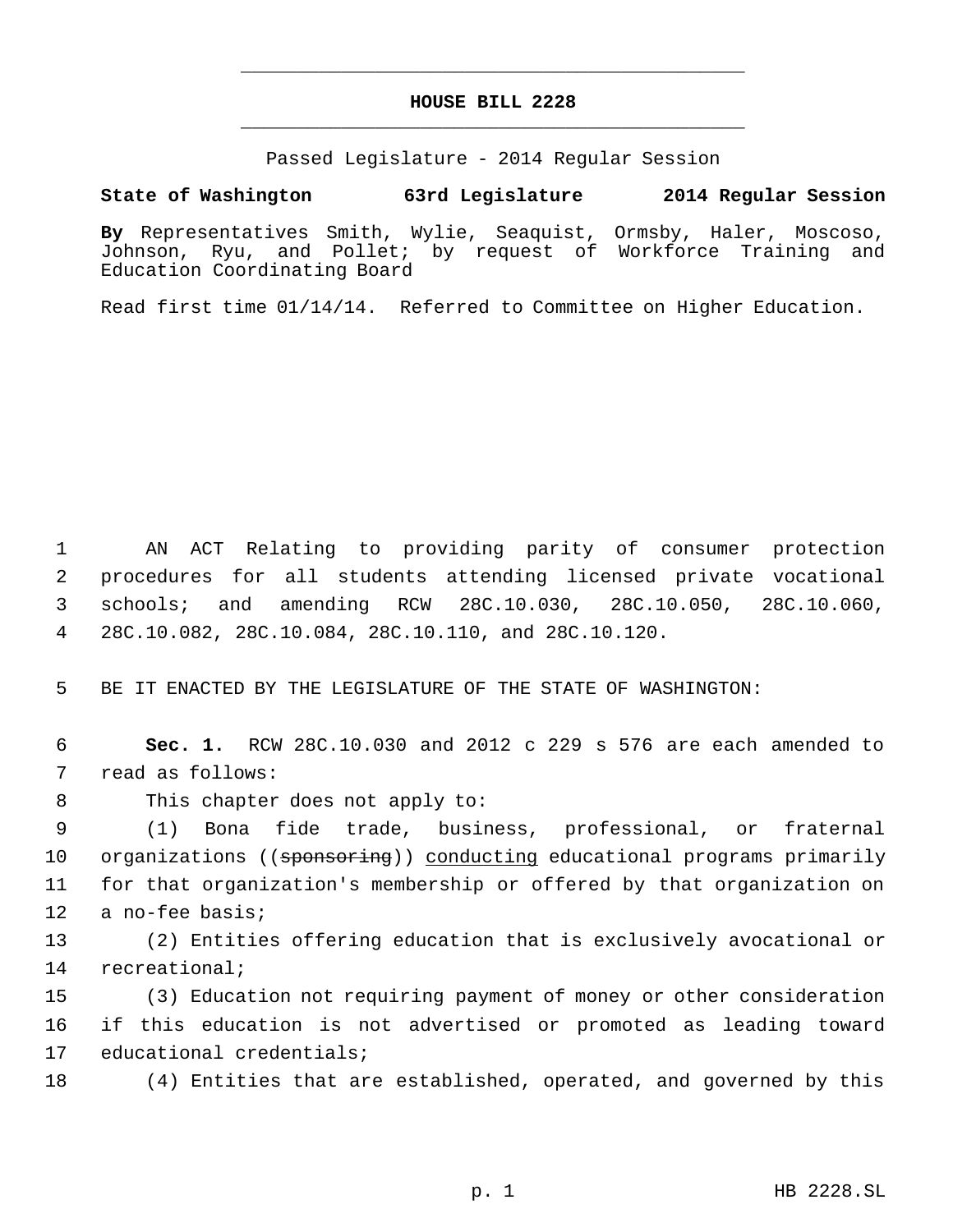1 state or its political subdivisions under Title  $28A(\frac{\pi}{2})$  or  $28B(\frac{\pi}{2}$ 28C)) RCW or this title;

 (5) Degree-granting programs in compliance with the rules of the student achievement council;

 (6) Any other entity to the extent that it has been exempted from some or all of the provisions of this chapter under RCW 28C.10.100;

 (7) Entities not otherwise exempt that are of a religious character, but only as to those educational programs exclusively devoted to religious or theological objectives and represented 10 accurately in institutional catalogs or other official publications;

 (8) Entities offering only courses certified by the federal aviation administration;

 (9) Barber and cosmetology schools licensed under chapter 18.16 RCW;

 (10) Entities which only offer courses approved to meet the continuing education requirements for licensure under chapter 18.04, 18.79, or 48.17 RCW; and

 (11) Entities not otherwise exempt offering only workshops or seminars lasting no longer than three calendar days.

 **Sec. 2.** RCW 28C.10.050 and 2013 c 39 s 15 are each amended to read as follows:

 (1) The agency shall adopt by rule minimum standards for entities operating private vocational schools. The minimum standards shall include, but not be limited to, requirements to assess whether a private vocational school is eligible to obtain and maintain a license in this state.

 (2) The requirements adopted by the agency shall, at a minimum, require a private vocational school to:

 (a) Disclose to the agency information about its ownership and financial position and to demonstrate to the agency that the school is financially viable and responsible and that it has sufficient financial resources to fulfill its commitments to students. Financial disclosures provided to the agency shall not be subject to public disclosure under chapter 42.56 RCW;

 (b) Follow a uniform statewide cancellation and refund policy as specified by the agency;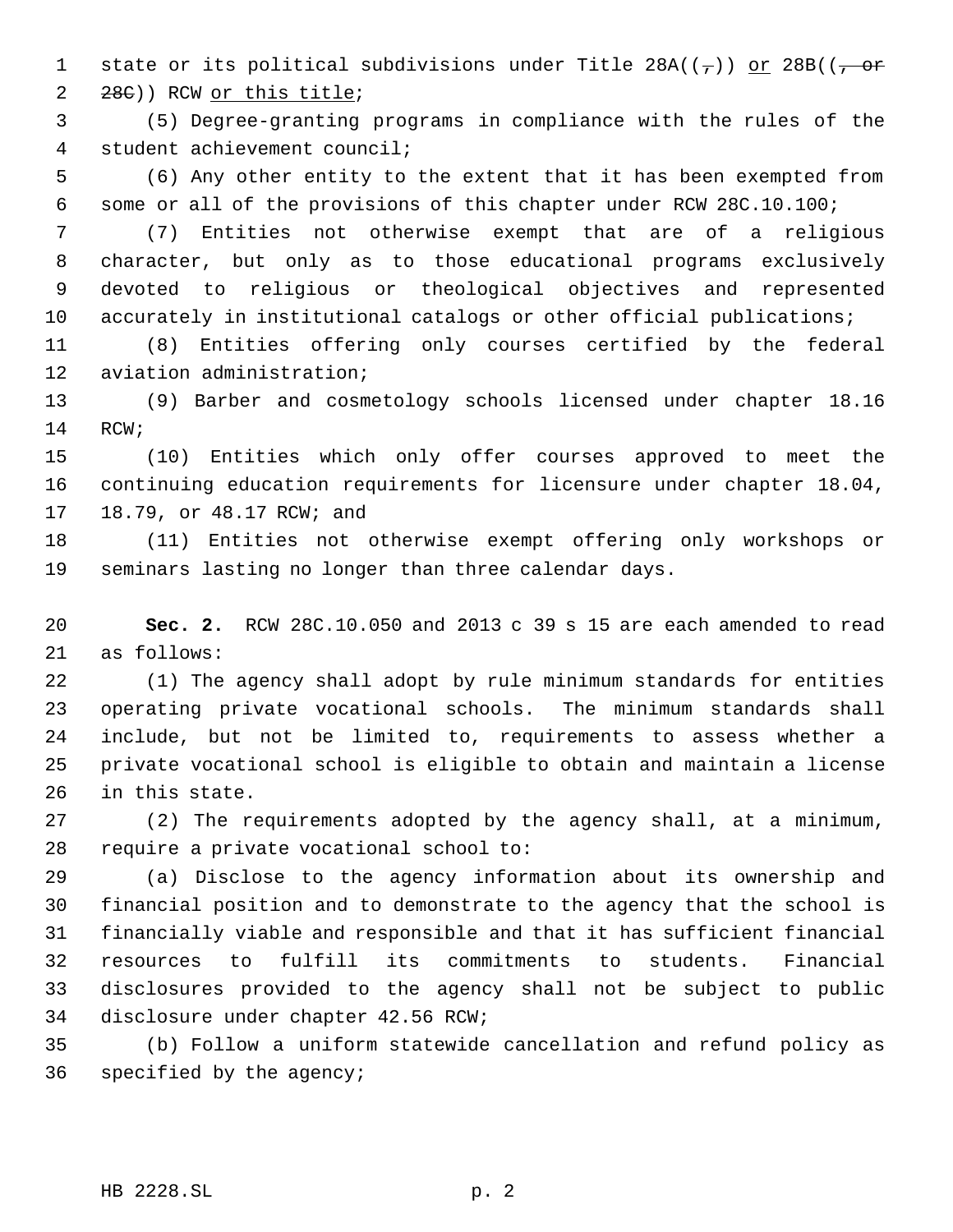(c) Disclose through use of a school catalog, brochure, or other written material, necessary information to students so that students may make informed enrollment decisions. The agency shall specify what information is required;

 (d) Use an enrollment contract or agreement that includes: (i) The school's cancellation and refund policy, (ii) a brief statement that the school is licensed under this chapter and that inquiries, concerns, 8 or complaints may be made to the agency, and (iii) other necessary 9 information as determined by the agency;

 (e) Describe accurately and completely in writing to students before their enrollment prerequisites and requirements for (i) completing successfully the programs of study in which they are interested and (ii) qualifying for the fields of employment for which their education is designed;

(f) Comply with the requirements of RCW 28C.10.084;

 (g) Assess the basic skills and relevant aptitudes of each potential student to determine that a potential student has the basic skills and relevant aptitudes necessary to complete and benefit from the program in which the student plans to enroll, including but not limited to administering a United States department of education- approved English as a second language exam before enrolling students for whom English is a second language unless the students provide proof of graduation from a United States high school or proof of completion of a high school equivalency certificate as provided in RCW 28B.50.536 in English or results of another academic assessment determined appropriate by the agency. Guidelines for such assessments shall be 27 developed by the agency, in consultation with the schools;

 (h) Discuss with each potential student the potential student's obligations in signing any enrollment contract and/or incurring any debt for educational purposes. The discussion shall include the inadvisability of acquiring an excessive educational debt burden that will be difficult to repay given employment opportunities and average starting salaries in the potential student's chosen occupation;

 (i) Ensure that any enrollment contract between the private vocational school and its students has an attachment in a format provided by the agency. The attachment shall be signed by both the school and the student. The attachment shall stipulate that the school has complied with (h) of this subsection and that the student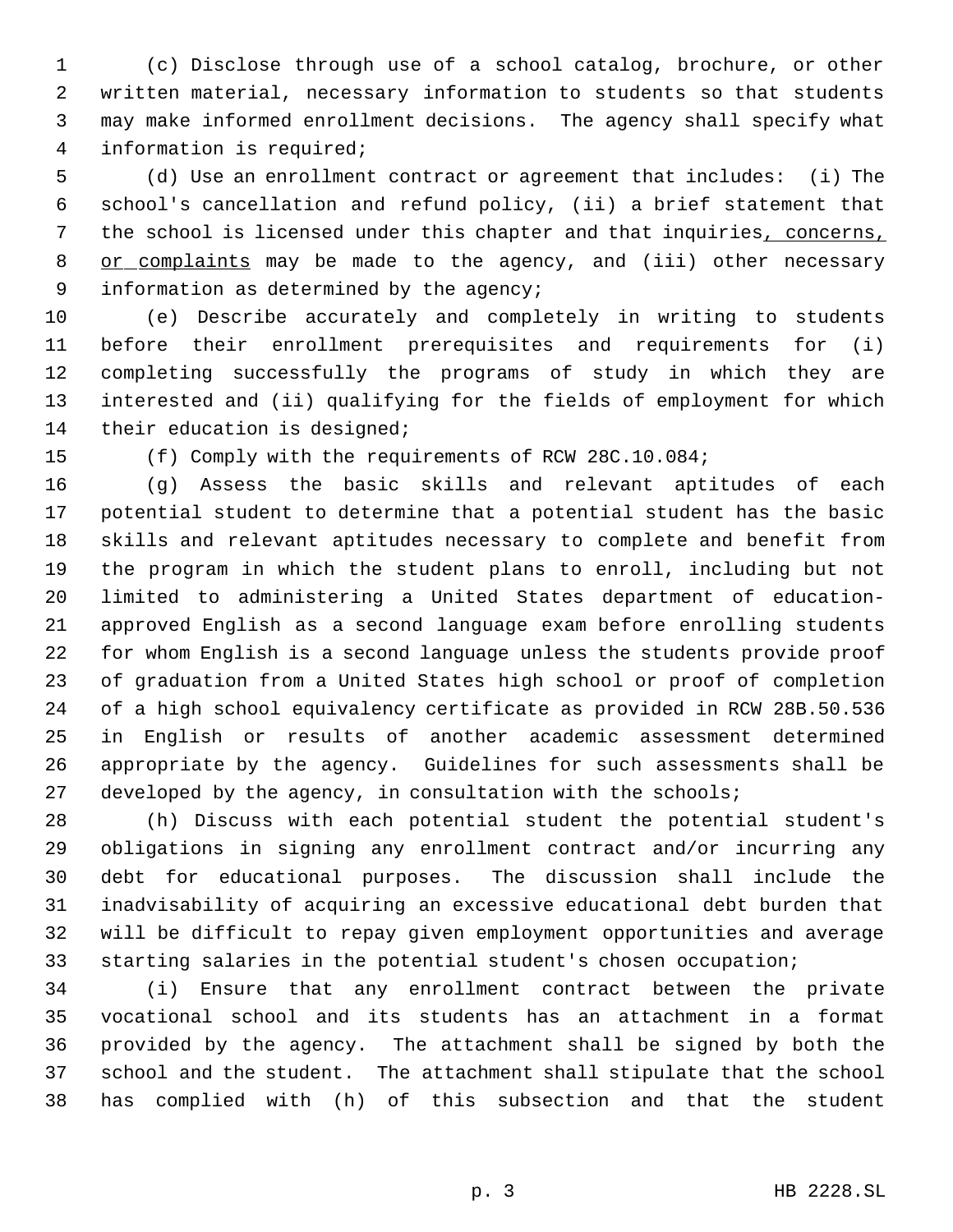understands and accepts his or her responsibilities in signing any enrollment contract or debt application. The attachment shall also stipulate that the enrollment contract shall not be binding for at least five days, excluding Sundays and holidays, following signature of 5 the enrollment contract by both parties; and

 (j) Comply with the requirements related to qualifications of administrators and instructors.

 (3) The agency may deny a private vocational school's application for licensure if the school fails to meet the requirements in this section.

 (4) The agency may determine that a licensed private vocational school or a particular program of a private vocational school is at risk of closure or termination if:

 (a) There is a pattern or history of substantiated student complaints filed with the agency pursuant to RCW 28C.10.120; or

 (b) The private vocational school fails to meet minimum licensing requirements and has a pattern or history of failing to meet the minimum requirements.

 (5) If the agency determines that a private vocational school or a particular program is at risk of closure or termination, the agency shall require the school to take corrective action.

 **Sec. 3.** RCW 28C.10.060 and 1987 c 459 s 4 are each amended to read as follows:

 Any entity desiring to operate a private vocational school shall apply for a license to the agency on a form provided by the agency. The agency shall issue a license if the school:

 (1) Files a completed application with information satisfactory to the agency. Misrepresentation by an applicant shall be grounds for the agency, at its discretion, to deny or revoke a license.

30 (2) Complies with the requirements for the tuition recovery trust fund under RCW 28C.10.084.

(3) Pays the required fees.

 (4) Meets the minimum standards adopted by the agency under RCW 28C.10.050.

 Licenses shall be valid for one year from the date of issue unless revoked or suspended. If a school fails to file a completed renewal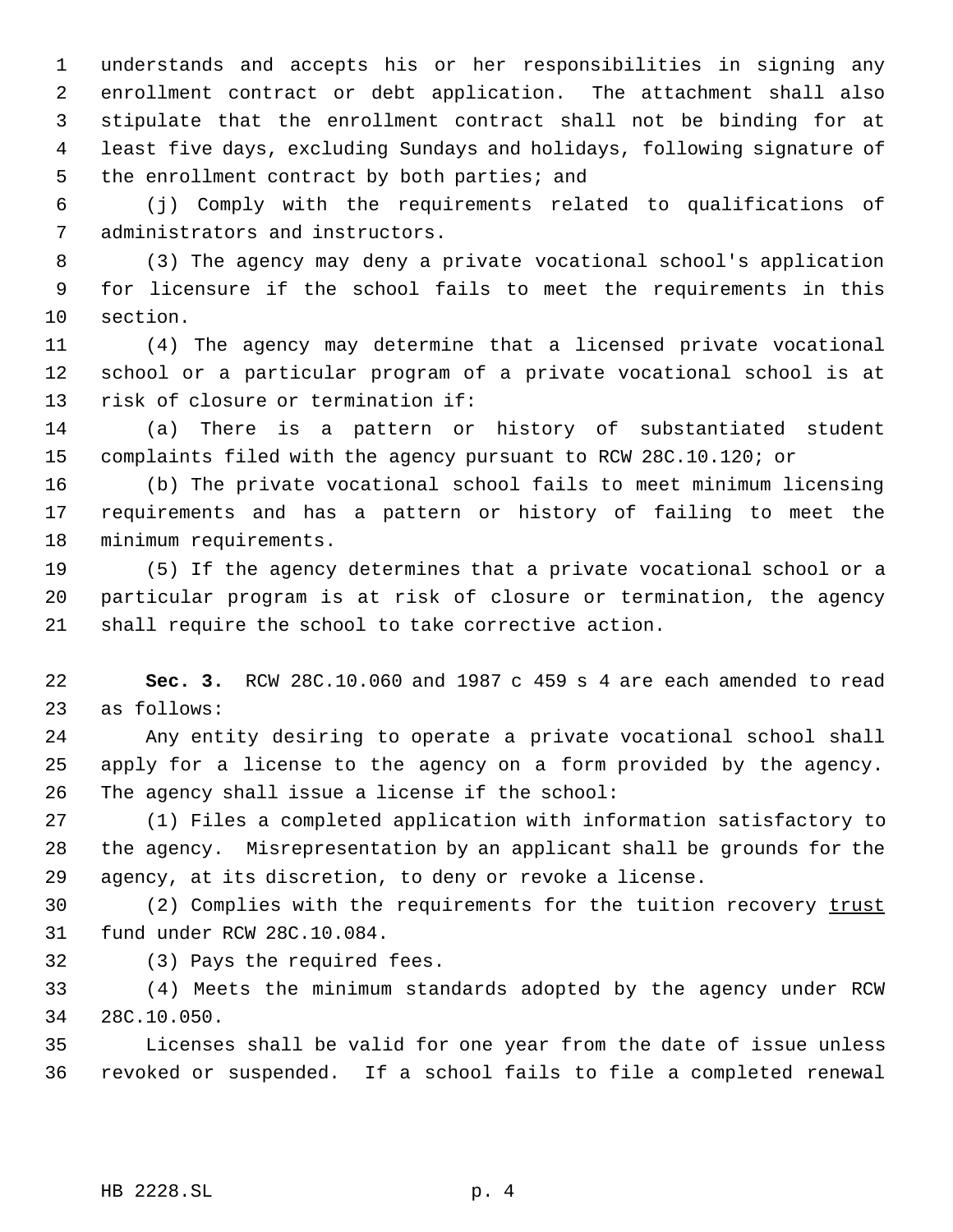application at least thirty days before the expiration date of its current license the school shall be subject to payment of a late filing fee fixed by the agency.

 **Sec. 4.** RCW 28C.10.082 and 2013 2nd sp.s. c 4 s 965 are each amended to read as follows:

 The tuition recovery trust fund is hereby established in the custody of the state treasurer. The agency shall deposit in the fund all moneys received under RCW 28C.10.084. Moneys in the fund may be spent only for the purposes under RCW 28C.10.084. Disbursements from 10 the fund shall be on authorization of the agency. Disbursements from 11 the fund shall only be used to reimburse students who are Washington 12 state residents, or agencies or businesses that pay tuition and fees on behalf of Washington students. During the 2013-2015 fiscal biennium, the legislature may transfer from the tuition recovery trust fund to the state general fund such amounts as reflect the excess fund balance in the fund. The fund is subject to the allotment procedure provided under chapter 43.88 RCW, but no appropriation is required for disbursements.

 **Sec. 5.** RCW 28C.10.084 and 2001 c 23 s 2 are each amended to read as follows:

 (1) The agency shall establish, maintain, and administer a tuition recovery trust fund. All funds collected for the tuition recovery trust fund are payable to the state for the benefit and protection of any student or enrollee of a private vocational school licensed under 25 this chapter,  $((\theta \hat{r}_t))$  in the case of a minor, his or her parents or 26 guardian, or an agency or business that paid tuition and fees on behalf 27 of Washington state students, for purposes including but not limited to the settlement of claims related to school closures under subsection (10) of this section and the settlement of claims under RCW 28C.10.120. The fund shall be liable for settlement of claims and costs of administration but shall not be liable to pay out or recover penalties assessed under RCW 28C.10.130 or 28C.10.140. No liability accrues to the state of Washington from claims made against the fund.

 (2) By June 30, 1998, a minimum operating balance of one million dollars shall be achieved in the fund and maintained thereafter. If disbursements reduce the operating balance below two hundred thousand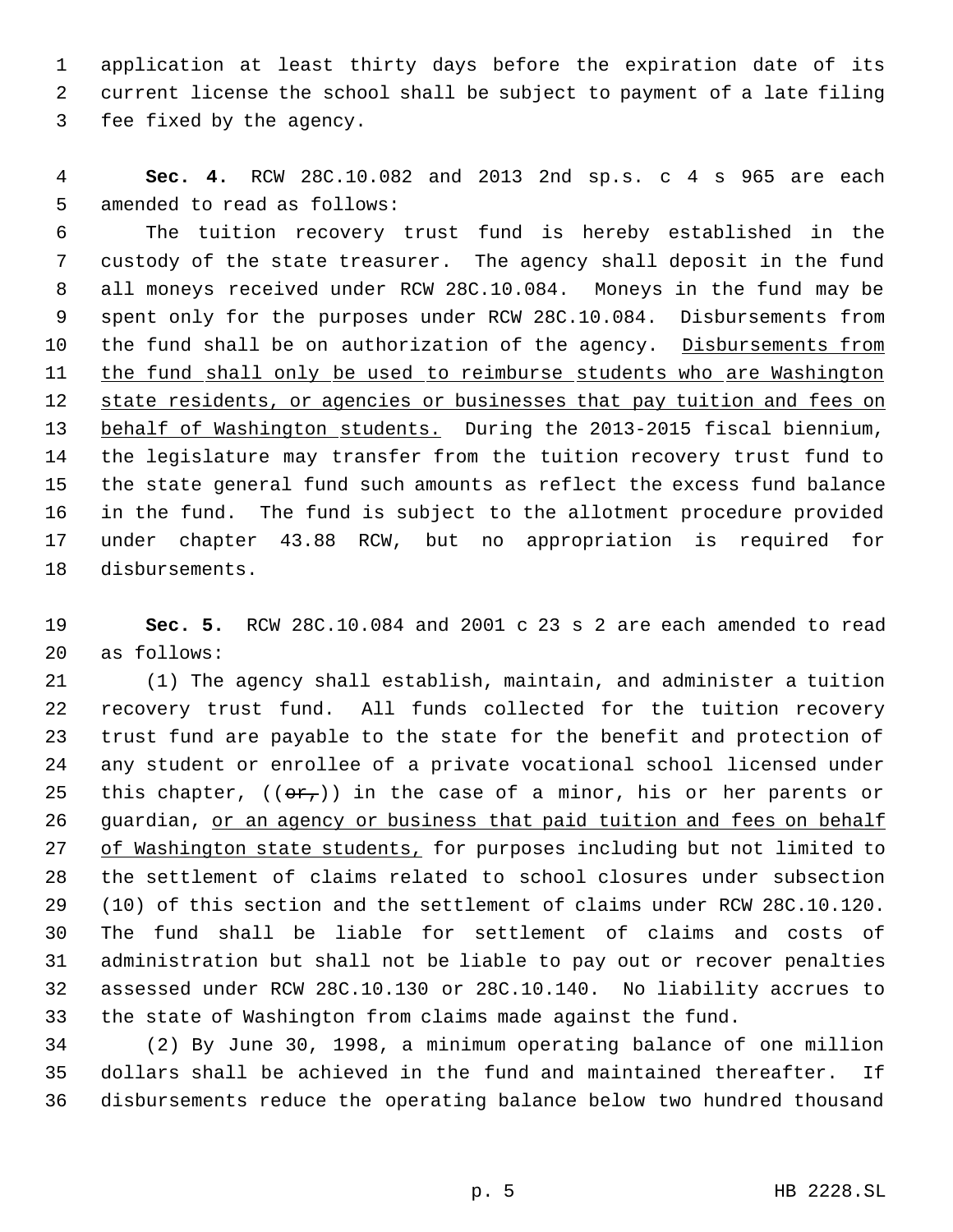dollars at any time before June 30, 1998, or below one million dollars thereafter, each participating owner shall be assessed a pro rata share of the deficiency created, based upon the incremental scale created under subsection (6) of this section for each private vocational school. The agency shall adopt schedules of times and amounts for effecting payments of assessment.

 (3) In order for a private vocational school to be and remain licensed under this chapter each owner shall, in addition to other requirements under this chapter, make cash deposits on behalf of the school into a tuition recovery trust fund as a means to assure payment of claims brought under this chapter.

 (4) The amount of liability that can be satisfied by this fund on behalf of each private vocational school licensed under this chapter 14 shall be the amount of unearned prepaid tuition ((in possession of the 15 owner)) and fees. If the claimant provides evidence to the agency of 16 the lack of availability to continue his or her program of study at 17 another institution, the agency's executive director or the executive director's designee has the authority to reimburse the student, agency, 19 or business up to the full value of tuition and fees paid to date, subject to subsection (10) of this section. The agency may use the fund to pay for prior learning assessments for students who choose to attend another institution.

 (5) The fund's liability with respect to each participating private vocational school commences on the date of the initial deposit into the fund made on its behalf and ceases one year from the date the school is no longer licensed under this chapter.

 (6) The agency shall adopt by rule a matrix for calculating the deposits into the fund on behalf of each vocational school. Proration shall be determined by factoring the school's share of liability in proportion to the aggregated liability of all participants under the fund by grouping such prorations under the incremental scale created by subsection (4) of this section. Expressed as a percentage of the total liability, that figure determines the amount to be contributed when factored into a fund containing one million dollars. The total amount of its prorated share, minus the amount paid for initial capitalization, shall be payable in up to twenty increments over a ten- year period, commencing with the sixth month after the initial capitalization deposit has been made on behalf of the school.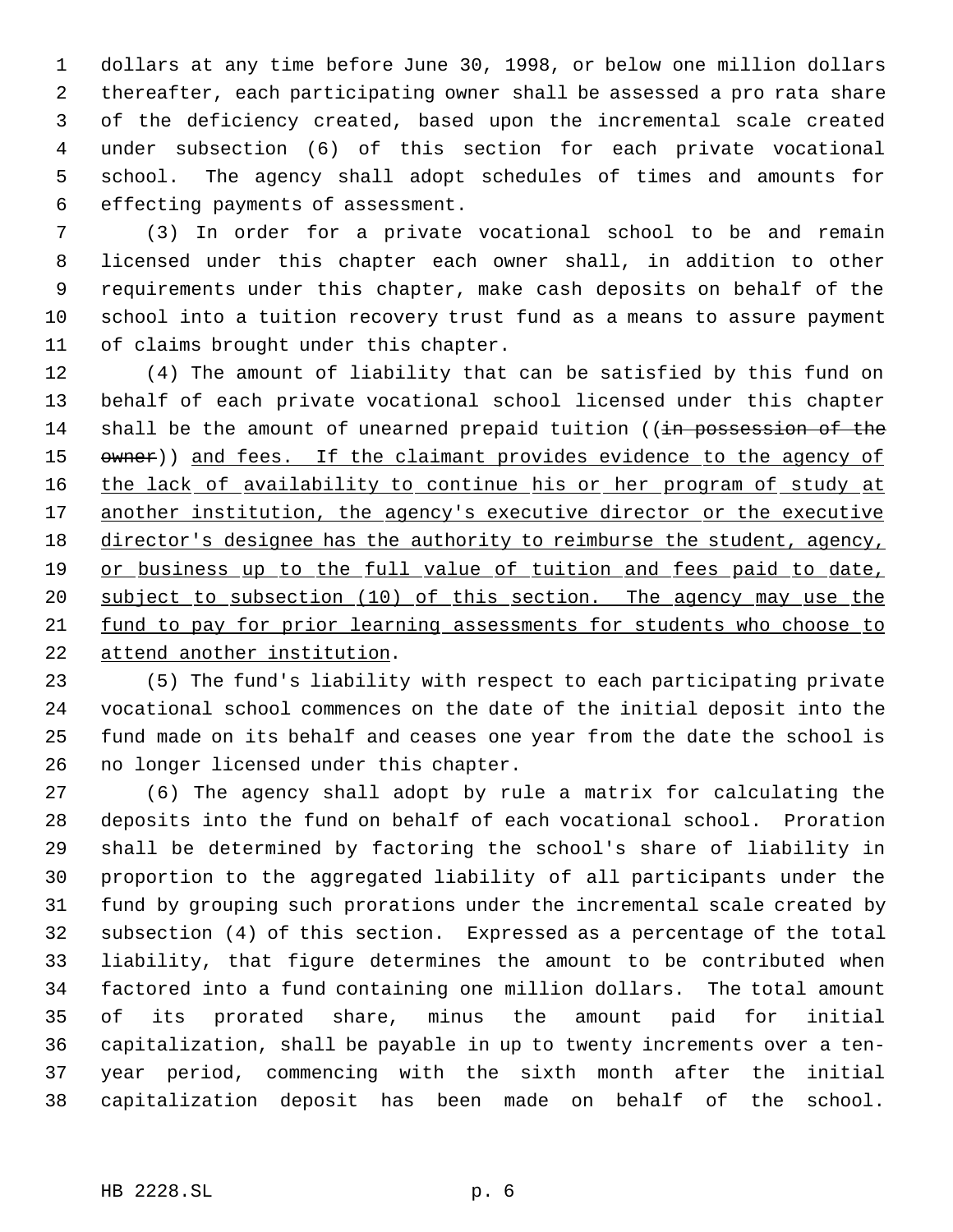Additionally, the agency shall require deposits for initial capitalization, under which the amount each owner deposits is proportionate to the school's share of two hundred thousand dollars, employing the matrix developed under this subsection.

 (7) No vested right or interests in deposited funds is created or implied for the depositor, either at any time during the operation of the fund or at any such future time that the fund may be dissolved. All funds deposited are payable to the state for the purposes described under this section. The agency shall maintain the fund, serve appropriate notices to affected owners when scheduled deposits are due, collect deposits, and make disbursements to settle claims against the fund. When the aggregated deposits total five million dollars and the history of disbursements justifies such modifications, the agency may at its own option reduce the schedule of deposits whether as to time, amount, or both and the agency may also entertain proposals from among the licensees with regard to disbursing surplus funds for such purposes as vocational scholarships.

 (8) Based on annual financial data supplied by the owner, the agency shall determine whether the increment assigned to that private vocational school on the incremental scale established under subsection (6) of this section has changed. If an increase or decrease in gross annual tuition income has occurred, a corresponding change in the school's incremental position and contribution schedule shall be made before the date of the owner's next scheduled deposit into the fund. Such adjustments shall only be calculated and applied annually.

 (9) If the majority ownership interest in a private vocational school is conveyed through sale or other means into different ownership, all contributions made to the date of transfer remain in the fund. The new owner shall continue to make contributions to the fund until the original ten-year cycle is completed. All tuition recovery trust fund contributions shall remain with the private vocational school transferred, and no additional cash deposits may be required beyond the original ten-year contribution cycle.

 (10)(a) To settle claims adjudicated under RCW 28C.10.120 and claims resulting when a private vocational school ceases to provide educational services, the agency may make disbursements from the fund. Students enrolled under a training contract executed between a school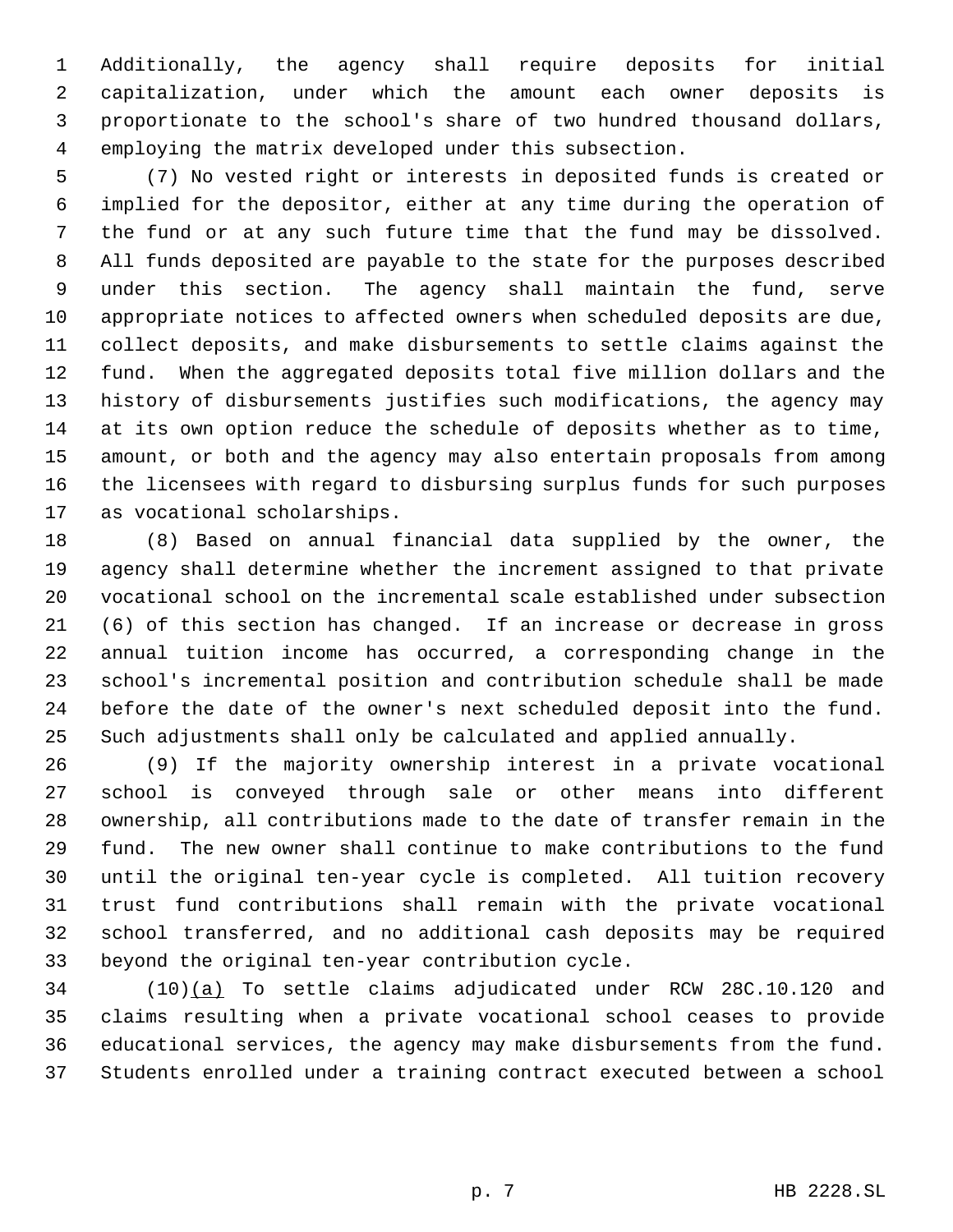and a public or private agency or business are not eligible to make a 2 claim against the fund until January 1, 2016.

 (b) In addition to the processes described for making reimbursements related to claims under RCW 28C.10.120, the following procedures are established to deal with reimbursements related to school closures:

 $((+a))$  (i) The agency shall attempt to notify all potential claimants. The unavailability of records and other circumstances surrounding a school closure may make it impossible or unreasonable for the agency to ascertain the names and whereabouts of each potential claimant but the agency shall make reasonable inquiries to secure that information from all likely sources. The agency shall then proceed to settle the claims on the basis of information in its possession. The agency is not responsible or liable for claims or for handling claims that may subsequently appear or be discovered.

16 ( $(\overline{\mathbf{b}})$ ) (ii) Thirty days after identified potential claimants have been notified, if a claimant refuses or neglects to file a claim 18 verification as requested in such notice, the agency  $((\text{sha11}))$  may be relieved of further duty or action on behalf of the claimant under this 20 chapter. The executive director of the agency or the executive director's designee will determine if an exemption to the thirty days shall be granted if the claimant furnishes proof of an extraordinary or exigent circumstance.

24  $((\{e\})$   $(iii)$  After verification and review, the agency may disburse funds from the tuition recovery trust fund to settle or 26 compromise the claims for an amount up to the value of unearned prepaid 27 tuition and fees. If the claimant provides evidence to the agency of 28 the lack of availability to continue his or her program of study at another institution, the agency's executive director or the executive director's designee has the authority to reimburse the student, agency, 31 or business up to the full value of tuition and fees paid to date, subject to (a) of this subsection. The agency may use the fund to pay 33 for prior learning assessments for students who choose to attend another institution. ((However, the liability of the fund for claims 35 against-the-closed-school-shall-not-exceed-the-amount-of-unearned prepaid tuition in the possession of the owner.

 $\left(\frac{d}{d}\right)$ ) (iv) In the instance of claims against a closed school, the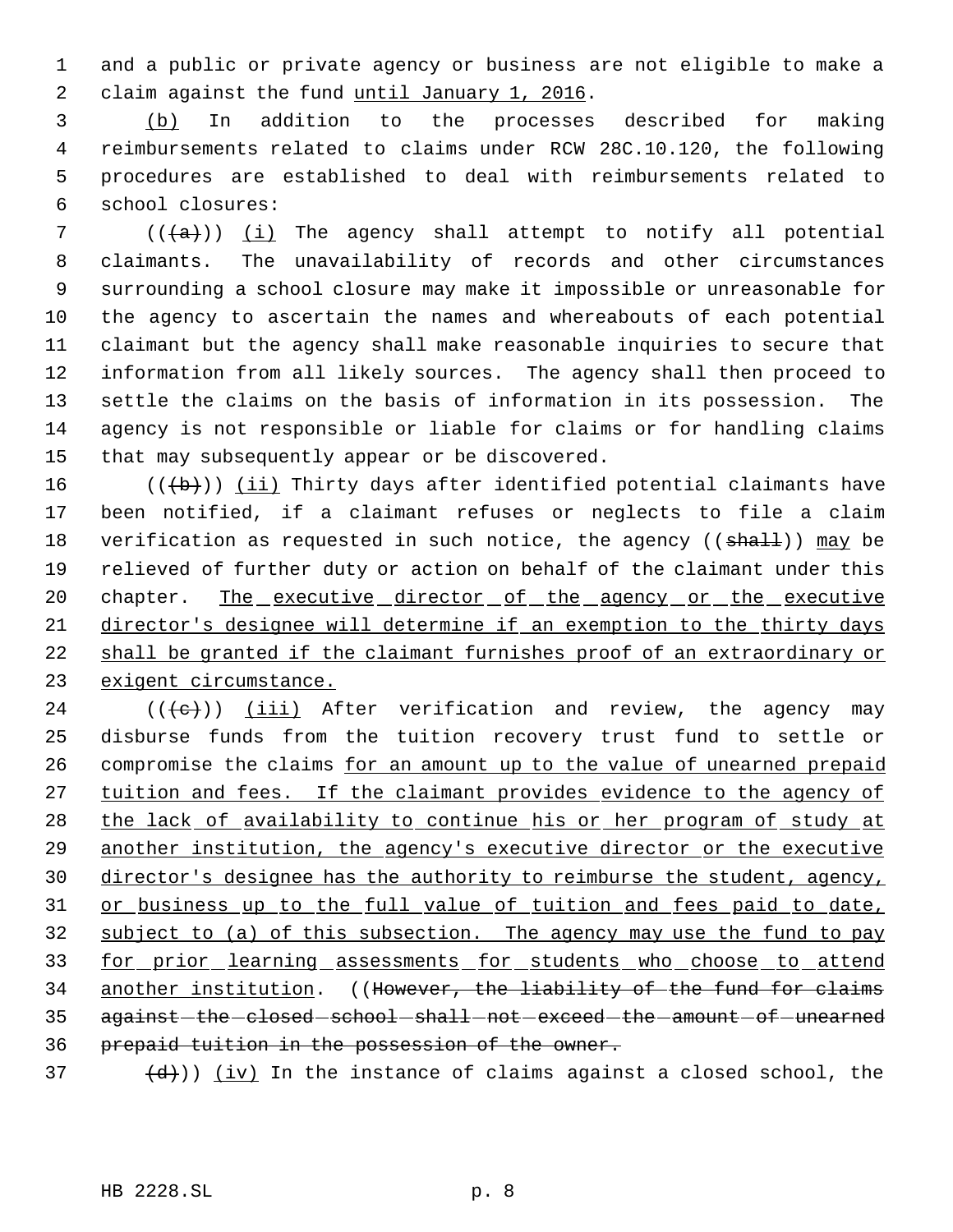agency shall seek to recover such disbursed funds from the assets of the defaulted owner, including but not limited to asserting claims as a creditor in bankruptcy proceedings.

 (11) When funds are disbursed to settle claims against a licensed private vocational school, the agency shall make demand upon the owner for recovery. The agency shall adopt schedules of times and amounts for effecting recoveries. An owner's failure to perform subjects the school's license to suspension or revocation under RCW 28C.10.050 in addition to any other available remedies.

 (12) For purposes of this section, "owner" includes, but is not limited to, a person, company, firm, society, association, partnership, corporation, or trust having a controlling ownership interest in a private vocational school.

 **Sec. 6.** RCW 28C.10.110 and 2001 c 23 s 3 are each amended to read as follows:

16 (1) It is a violation of this chapter for an entity operating a 17 private vocational school to engage in an unfair business practice. 18 The agency may deny, revoke, or suspend the license of any entity that 19 is found to have engaged in a substantial number of unfair business practices or that has engaged in significant unfair business practices.

 (2) It is an unfair business practice for an entity operating a private vocational school or an agent employed by a private vocational school to:

24 ( $(\overline{+1})$ ) (a) Fail to comply with the terms of a student enrollment 25 contract or agreement;

26 ( $(\frac{2}{2})$ ) (b) Use an enrollment contract form, catalog, brochure, or similar written material affecting the terms and conditions of student enrollment other than that previously submitted to the agency and authorized for use;

 $((+3))$  (c) Advertise in the help wanted section of a newspaper or otherwise represent falsely, directly or by implication, that the school is an employment agency, is making an offer of employment or otherwise is attempting to conceal the fact that what is being represented are course offerings of a school;

35 ( $(\overline{(4)})$ ) (d) Represent falsely, directly or by implication, that an educational program is approved by a particular industry or that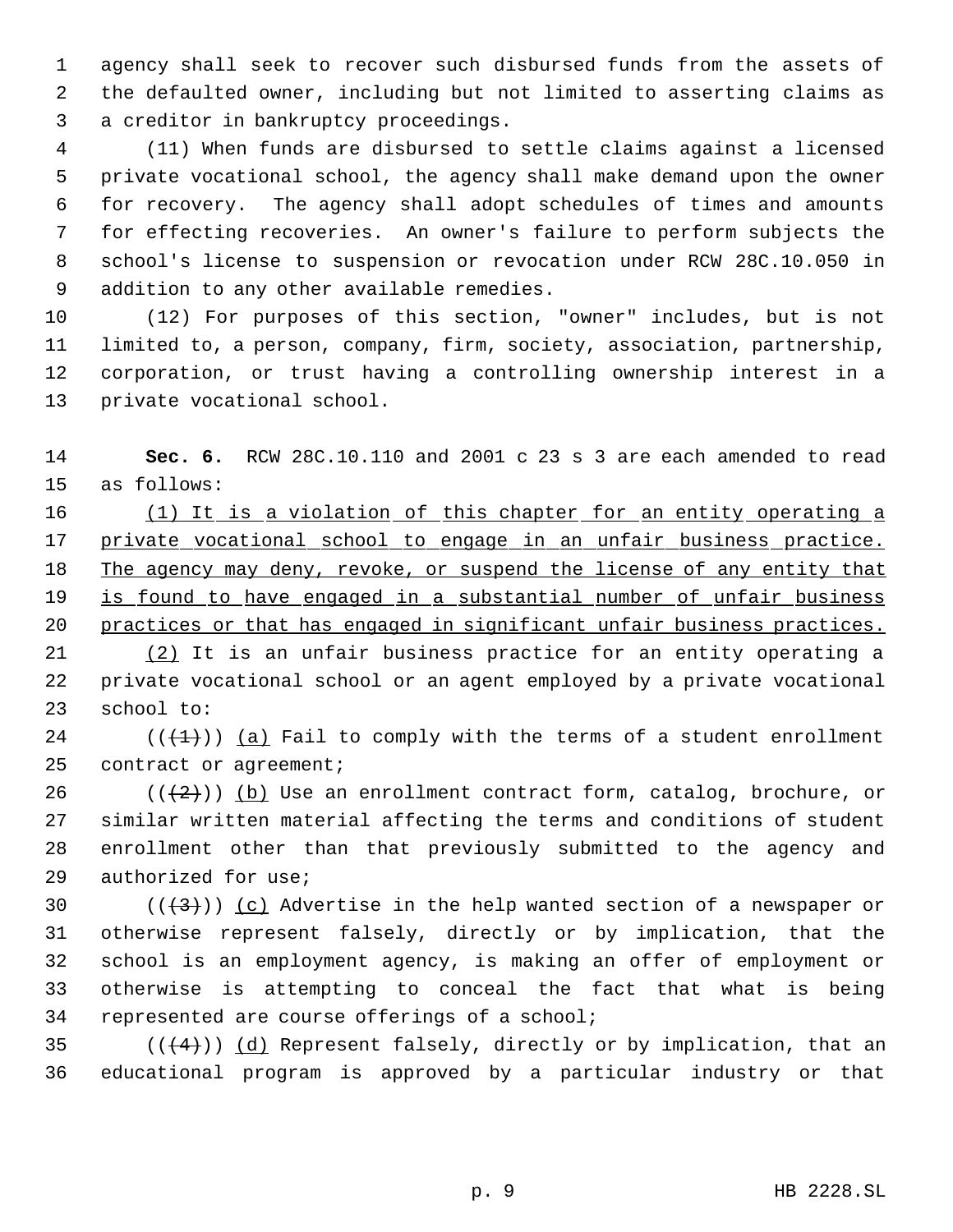successful completion of the program qualifies a student for admission to a labor union or similar organization or for the receipt of a state license in any business, occupation, or profession;

 (( $\left(\frac{5}{5}\right)$ ) <u>(e)</u> Represent falsely, directly or by implication, that a student who successfully completes a course or program of instruction may transfer credit for the course or program to any institution of higher education;

8 (((6))) (f) Represent falsely, directly or by implication, in advertising or in any other manner, the school's size, location, 10 facilities, equipment, faculty qualifications, number of faculty, or the extent or nature of any approval received from an accrediting association;

 $((+7)^{n})$  (q) Represent that the school is approved, recommended, or endorsed by the state of Washington or by the agency, except the fact that the school is authorized to operate under this chapter may be stated;

 $((\lbrace 8 \rbrace))$  (h) Provide prospective students with any testimonial, endorsement, or other information which has the tendency to mislead or deceive prospective students or the public regarding current practices of the school, current conditions for employment opportunities, or probable earnings in the occupation for which the education was designed;

 $((+9))$  (i) Designate or refer to sales representatives as "counselors," "advisors," or similar terms which have the tendency to mislead or deceive prospective students or the public regarding the 26 authority or qualifications of the sales representatives;

 $((+10))$  (i) Make or cause to be made any statement or representation in connection with the offering of education if the school or agent knows or reasonably should have known the statement or representation to be false, substantially inaccurate, or misleading;

31  $((+11))$   $(k)$  Engage in methods of advertising, sales, collection, credit, or other business practices which are false, deceptive, misleading, or unfair, as determined by the agency by rule; or

 $(1, 12)$  ( $(1, 12)$ ) (1) Attempt to recruit students in or within forty feet of a building that contains a welfare or unemployment office. Recruiting includes, but is not limited to canvassing and surveying. Recruiting does not include leaving materials at or near an office for a person to pick up of his or her own accord, or handing a brochure or leaflet to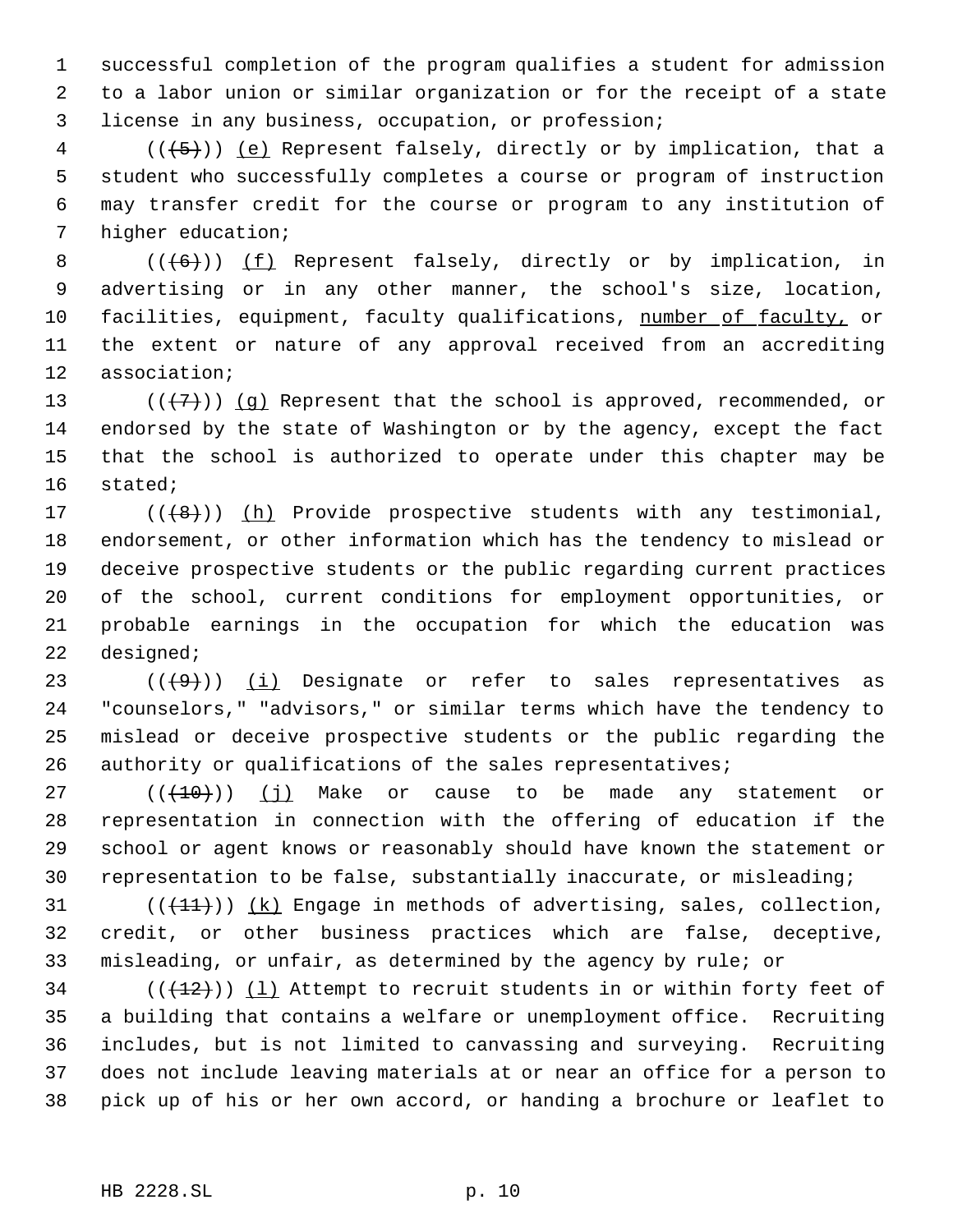a person provided that no attempt is made to obtain a name, address, telephone number, or other data, or to otherwise actively pursue the enrollment of the individual.

4 ((It-is-a-violation-of-this-chapter-for-an-entity-operating-a 5 private vocational school to engage in an unfair business practice. The agency may deny, revoke, or suspend the license of any entity that is found to have engaged in a substantial number of unfair business 8 practices  $-$  or  $-$  that  $-$  has  $-$  engaged  $-$  in  $-$  significant  $-$  unfair  $-$  business 9 practices.))

 **Sec. 7.** RCW 28C.10.120 and 2007 c 462 s 3 are each amended to read as follows:

12 (1) Complaints may be filed under this chapter only by a ((person 13 claiming loss of tuition or fees as a result of)) current student or 14 exiter of a program or training affected by an unfair business practice. The complaint shall set forth the alleged violation and shall contain information required by the agency on forms provided for that purpose. A complaint may also be filed with the agency by an authorized staff member of the agency or by the attorney general.

 (2) The agency shall investigate any complaint under this section and shall first attempt to bring about a negotiated settlement. The agency director or the director's designee may conduct an informal hearing with the affected parties in order to determine whether a violation has occurred.

 (3) If the agency finds that the private vocational school or its agent engaged in or is engaging in any unfair business practice, the agency shall issue and cause to be served upon the violator an order requiring the violator to cease and desist from the act or practice and may impose the penalties provided under RCW 28C.10.130. If the agency finds that the complainant has suffered loss as a result of the act or practice, the agency may order the violator to pay full or partial restitution of any amounts lost. The loss may include any money paid for tuition, required or recommended course materials, and any reasonable living expenses incurred by the complainant during the time the complainant was enrolled at the school.

 (4) The complainant is not bound by the agency's determination of restitution. The complainant may reject that determination and may pursue any other legal remedy.